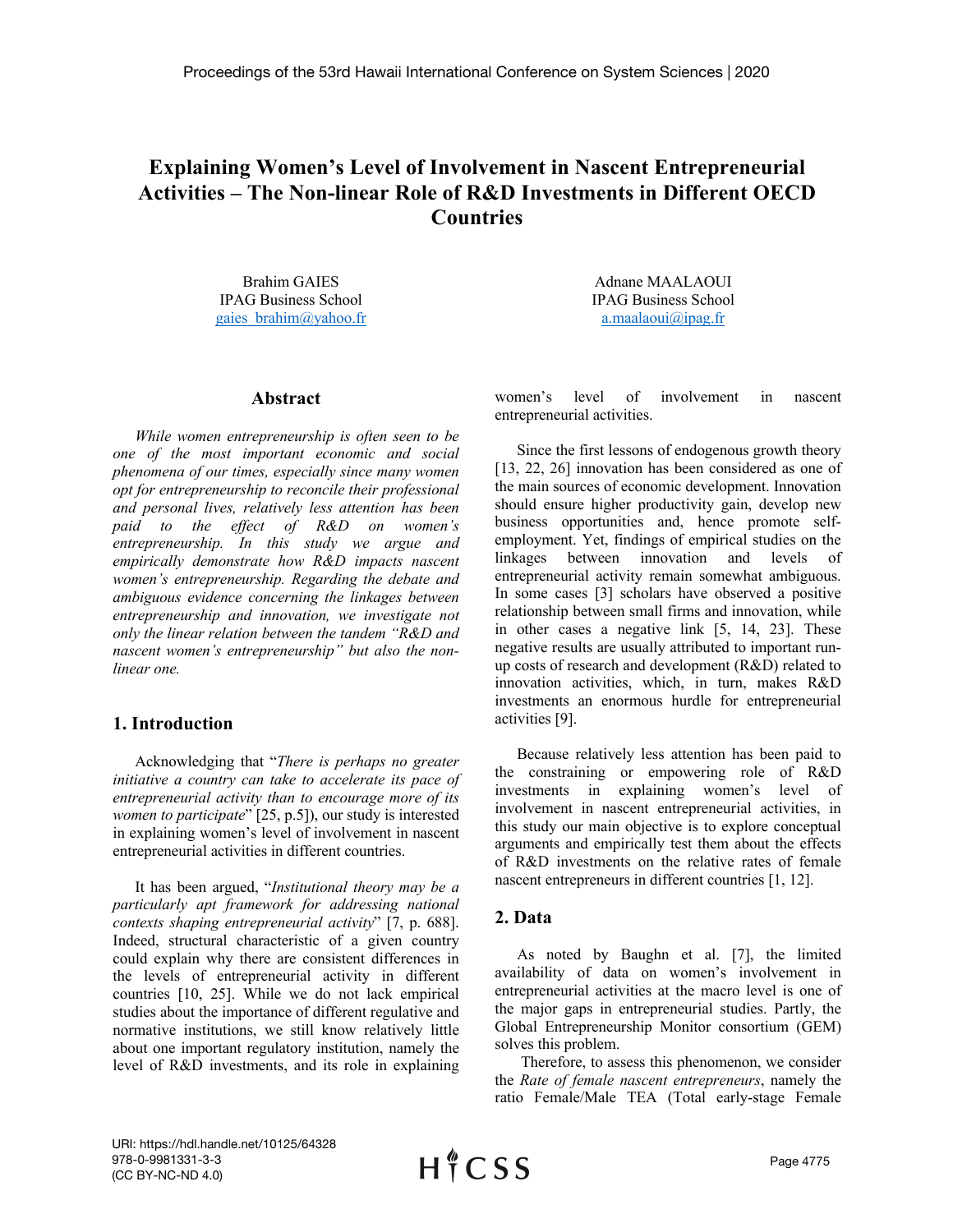Entrepreneurial Activity) in the GEM database, as a dependent variable. The rate represents the percentage of nascent female entrepreneurs and owner-managers of new business divided by the equivalent percentage for their male counterparts. We explain this by the *R&D investments* variable, indicating the extent to which national research and development will lead to new commercial opportunities and is available to SMEs, as well as by four common macro-determinants of entrepreneurship [5], i.e., *Real GDP per capita* (logarithm), *Unemployment rate*, *Socio-cultural norms score* and *Bureaucracy score*. They are extracted from the World Development Indicators (WDI), the International Country Risk Guide (ICRG) and the GEM database.

**Table 1. Variables and sources**

| <b>Variables</b> | <b>Description</b>                  | <b>Source</b> |
|------------------|-------------------------------------|---------------|
| Female/          | ratio<br>between<br>The<br>nascent  | Global        |
| male             | female entrepreneurs as well as     | Entrepre-     |
| TEA              | owner-managers<br>of<br>new         | neurship      |
|                  | business and the equivalent         | Monitor       |
|                  | for<br>their<br>male<br>percentage  | (GEM)         |
|                  | counterparts.                       |               |
| Real GDP         | Real GDP per capita in US           | World         |
|                  | dollars (log).                      | Develop-      |
|                  |                                     | ment          |
|                  |                                     | Indicators    |
|                  |                                     | (WDI)         |
| Unem-            | Percentage of the labor force       | <b>WDI</b>    |
| ployment         | unemployed,<br>that<br>is.<br>but   |               |
| rate             | available and looking for work.     |               |
| Bureau-          | Institutional strength and quality  | Interna-      |
| cracy            | of the bureaucracy. Each value      | tional        |
| score            | has a score between 4 (Very         | Country       |
|                  | Low Quality) and 0 (Very High       | Risk          |
|                  | Quality) points.                    | Guide         |
|                  |                                     | (ICRG)        |
| Socio-           | Influence of cultural norms on      | <b>GEM</b>    |
| cultural         | actions leading to new business     |               |
| norms            | methods<br>activities<br>or<br>that |               |
|                  | potentially increase personal       |               |
|                  | wealth and income (Likert scale     |               |
|                  | 1 to 5).                            |               |
| R&D              | development<br>Research<br>and      | <b>WDI</b>    |
| invest-          | expenditure expressed<br>as<br>a    |               |
| ments            | percentage of GDP.                  |               |

On the basis of these data (Table 1), we specify an unbalanced panel including the 36 OECD countries observed from 2000 to 2014. This specification and spatio-temporal framework are selected under the constraint of the problem of too many missing values before 2000 and after 2014.

Table 2 below shows that the mean values of all variables are higher than the values of their standard deviations. This result corroborates the homogeneity of our sample by pointing out the absence of outliers. The number of observations varies from one variable to another, which led us to use the unbalanced panel data specification, knowing that this specification allows us to go further than previous research on the determinants of entrepreneurial activities based on time series or cross-section data. Indeed, as Hsiao [18] argues, the use of panel data is beneficial for econometric processing through a complete modelling of economic reality, because unlike time series and cross-sectional data, it considers the individual dimension of information, in addition to its time dimension.

|  |            | Table 2. Variables, sources and descriptive |
|--|------------|---------------------------------------------|
|  | 6404364388 |                                             |

| маныны         |        |       |           |             |  |  |
|----------------|--------|-------|-----------|-------------|--|--|
| Variables      | Obser- | Mean  | Standard  | Sources     |  |  |
|                | vation |       | Deviation |             |  |  |
| Female/Male    | 311    | 0.53  | 0.17      | <b>GEM</b>  |  |  |
| <b>TEA</b>     |        |       |           |             |  |  |
| Real GDP       | 468    | 26.61 | 1.61      | WDI         |  |  |
| Unemployment   | 468    | 8.04  | 4.27      | <b>WDI</b>  |  |  |
| rate           |        |       |           |             |  |  |
| Bureaucracy    | 468    | 3.46  | 0.62      | <b>ICRG</b> |  |  |
| score          |        |       |           |             |  |  |
| Socio-cultural | 285    | 2.81  | 0.53      | <b>GEM</b>  |  |  |
| norms          |        |       |           |             |  |  |
| R&D            | 303    | 2.60  | 0.40      | GEM         |  |  |
| investments    |        |       |           |             |  |  |

As shown in Table 2, the *Rate of female nascent entrepreneurs* is over 50%. This underlines the high level of involvement of women in nascent entrepreneurial activities in OECD countries. *Sociocultural norms* and *R&D investments* are above average. In fact, their values exceed 2.6 points on a Likert scale of 1 to 5 points, which shows the high level of research and development activities and the importance of normative support for entrepreneurship promotion in OECD countries. The *Bureaucracy score*  is 3.46/4, which points out a good performance in terms of bureaucracy and governance expertise. In addition, overall, with reference to the Word Bank classification, OECD countries are considered as highmiddle-income and high-income economies in terms of the average value of their *Real GDP*. However, they suffer from an *unemployment rate* of about 8%.

Furthermore, Table 3 presents the correlations between the *Rate of female nascent entrepreneurs* and the set of explanatory variables, including *R&D investments* for the 36 OECD countries between 2000 and 2014. It reveals a positive and significant relationship between the *Rate of female nascent entrepreneurs* and *R&D investments*. This may indicate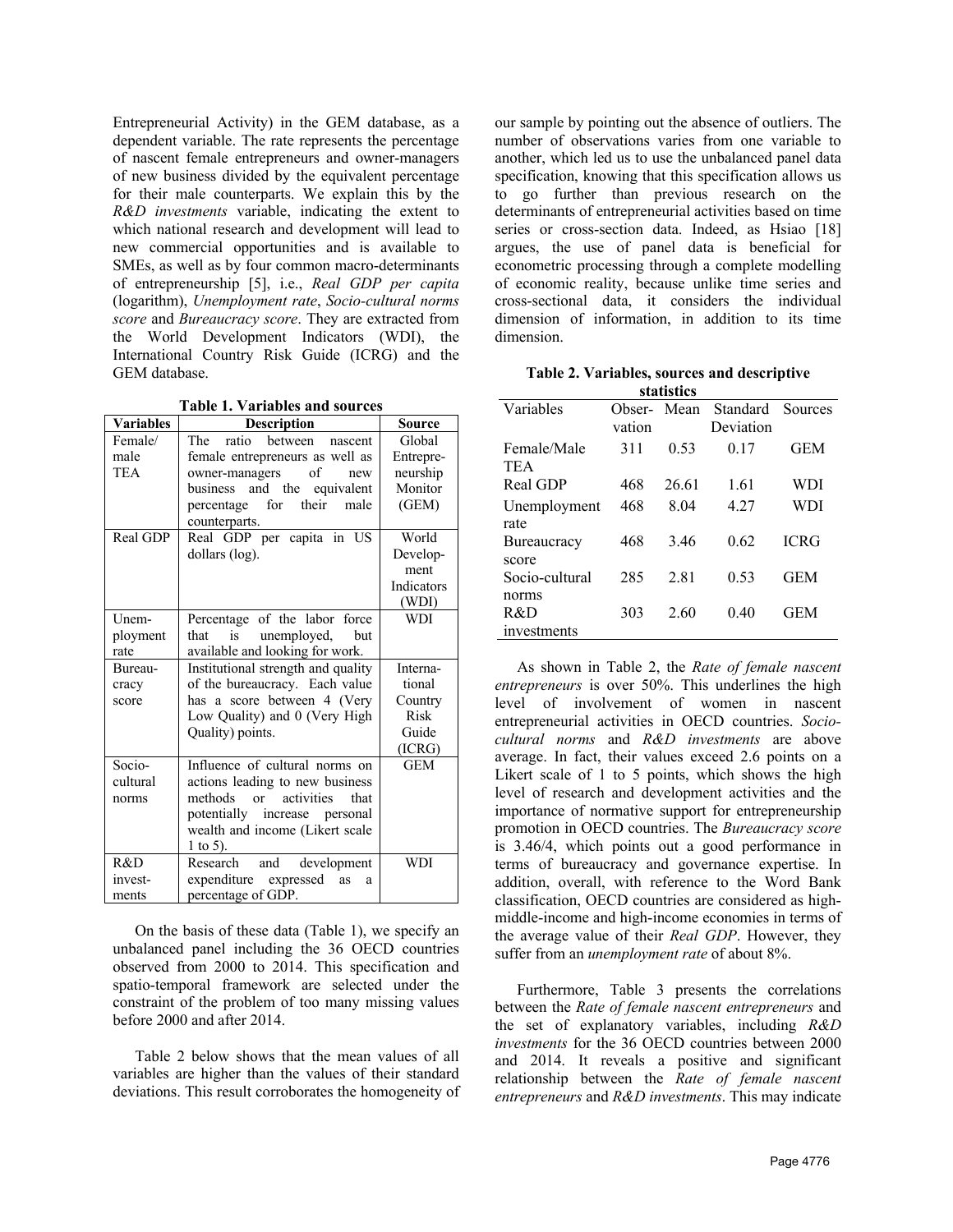that the level of involvement of women in nascent entrepreneurial activities is highest in countries with the highest level of national research and development. However, this linear relationship is very thin  $(r = 0.08)$ which reinforces the relevance of examining a curvilinear relationship between the *Rate of female nascent entrepreneurs* and *R&D investments*. In addition, according to Table 3, the women's level of involvement in nascent entrepreneurial activities is highest in the richest OECD countries, in terms of the average value of their *Real GDP*. This level is also positively related to the level of *Socio-cultural norms*  that encourage entrepreneurial activities. Nevertheless, it seems that the general institutional norms, quantified by the *Bureaucracy score*, are not linked to the *Rate of female nascent entrepreneurs*. Also, there is no correlation between the *Unemployment rate* and the *Rate of female nascent entrepreneurs*. Finally, as shown by Table 3, the values of the VIF-test are close to 1, demonstrating the absence of the problem of multicollinearity between the explanatory variables [6].

Figure 1 below illustrates the relationship between the *Rate of female nascent entrepreneurs*  (Female/Male TEA) and *R&D investments* in the 36 OECD countries between 2000 and 2014. The scatter plot highlights that this relationship is non-linear, it takes the form of an inverted U. Hence, it seems that it is only above a certain threshold that *R&D investments* increase the *Rate of female nascent entrepreneurs*. This supports our intuition we derived from Table 3 above about the thin linear relationship between the *Rate of female nascent entrepreneurs* and *R&D investments*.



**Figure 1. Female/Male TEA and R&D investments**

The data cover the 36 OECD countries (Australia, Austria, Belgium, Canada, Chile, Czech Republic, Denmark, Estonia, Finland, France, Germany, Greece, Hungary, Iceland, Ireland, Israel, Italy, Japan, Korea, Latvia, Lithuania, Luxembourg, Mexico, Netherlands, New Zealand, Norway, Poland, Portugal, Slovak Republic, Slovenia, Spain, Sweden, Switzerland, Turkey, United Kingdom, and United States) observed between 2000-2014.

#### **3. Regressions, tests and robustness**

Based on the results drawn from Figure 1, we perform three types of modelling to explain our dependent variable, namely the *Rate of female nascent entrepreneurs* across OECD countries. First, Model (1) regresses the *Rate of female nascent entrepreneurs*  only on the control-explanatory variables (*Sociocultural norms*, *Bureaucracy score*, *Real GDP* and *Unemployment rate*). Then, Model (2) includes the interest-explanatory variable (*R&D investments* in level), in addition to these control-explanatory variables. These two models capture the linear relationship (LM) between the *Rate of female nascent entrepreneurs* and its potential determinants, including

| Variables            | Female/  | Real       | Unemploy- | Bureaucracy | Socio-cultural | R&D     |
|----------------------|----------|------------|-----------|-------------|----------------|---------|
|                      | Male TEA | <b>GDP</b> | ment rate | score       | norms          | invest- |
|                      |          |            |           |             |                | ments   |
| Female/Male TEA      | 1.000    |            |           |             |                |         |
| Real GDP             | $0.155*$ | 1.000      |           |             |                |         |
| $(1/VIF = 0.95)$     |          |            |           |             |                |         |
| Unemployment rate    | 0.005    | $-0.170*$  | 1.000     |             |                |         |
| $(1/VIF = 0.82)$     |          |            |           |             |                |         |
| Bureaucracy score    | 0.033    | $0.269*$   | $-0.444*$ | 1.000       |                |         |
| $(1/VIF = 0.62)$     |          |            |           |             |                |         |
| Socio-cultural norms | $0.166*$ | $0.123*$   | $-0.246*$ | $0.301*$    | 1.000          |         |
| $(1/VIF = 0.81)$     |          |            |           |             |                |         |
| R&D investments      | $0.081*$ | $0.179*$   | $-0.219*$ | $0.514*$    | $0.403*$       | 1.000   |
| $(1/VIF = 0.64)$     |          |            |           |             |                |         |
| Mean $VIF = 1.33$    |          |            |           |             |                |         |

**Table 3. Spearman's correlation and VIF-test**

\* shows significance at the 5% level. VIF is the Variance Inflation Factor. Page 4777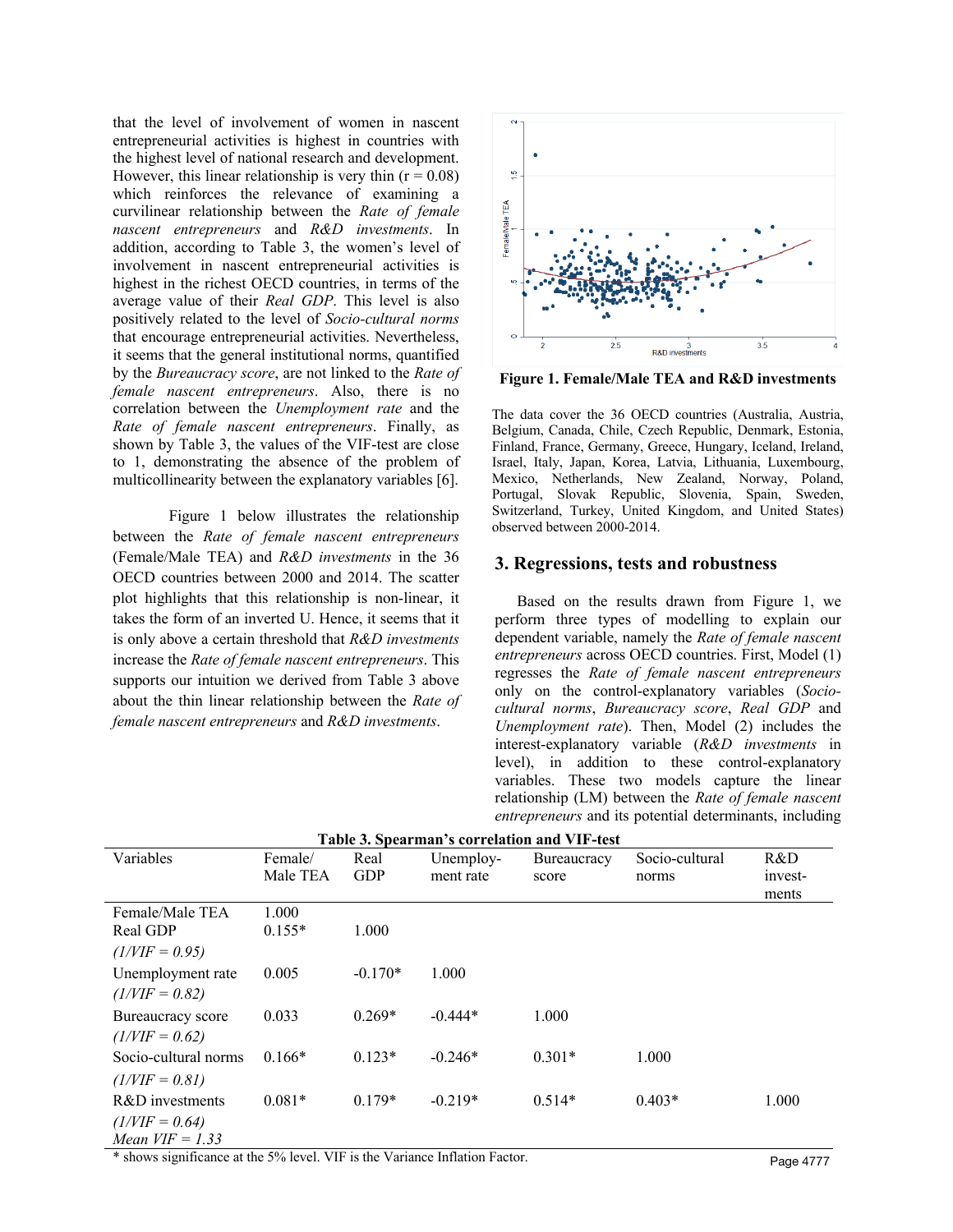the *R&D investments* variable. Model (3) focuses on the non-linear relationship (N-LM) between the *Rate of female nascent entrepreneurs* and *R&D investments.*  Indeed, it includes *Socio-cultural norms*, *Bureaucracy score*, *Real GDP* and *Unemployment rate*, as well as *R&D investments* in level and squared as explanatory variables for the *Rate of female nascent entrepreneurs* across OECD countries (see below, Table 4).

As mentioned above, the three models are specified in unbalanced panel data. According to Arellano [4], Hsiao [18] and Baltagi [6] there are two common types of empirical modeling for regressing unbalanced panel data. These are fixed-effects models and randomeffects models.

Fixed-effect models reflect the relationship between dependent and independent variables within countries by assuming that the interactions of these variables over the period studied do not fluctuate randomly, unlike random-effect models. Thus, in order to choose the most consistent empirical model, we perform the Hausman test recommended by Arellano [4], Hsiao [18] and Baltagi [6]. If the P-value of this test is less than 10%, the null hypothesis is tested, which means that the fixed-effect models are consistent, otherwise random-effect models could be considered.

As Table 4 below shows, the P-values of the Hausman test are less than 3% for our three models. This result could be explained by the fact that fluctuations of the national level of female nascent entrepreneurs are not substantially random. It also leads us to adopt fixed-effects models. According to Baltagi [6], the Least Squares Dummy Variables estimator (LSDV) is adequate for estimating fixedeffects models. Hence, we apply the LSDV estimator for the three models, as Table 4 depicts. However, this estimator may be less efficient if the error terms are heteroscedastic (the conditional variance of the error terms is not constant) and/or serially correlated. Consequently, we carry out the Wooldridge test for autocorrelation and the Modified Wald test for heteroskedasticity to detect these two problems in panel data, referring to Long and Ervin (2000) [21], Reed and Ye [24] and Juhl and Sosa-Escudero [20]. The P-values of these tests included in Table 4 are lower than 5%. This indicates the presence of the heteroscedasticity and serial correlation problems. To overcome this limitation, we applied the Panel Corrected Standard Errors estimator (PCSE), in line with Beck and Katz [8], Garand [17] and Bendickson and Chandler [10].

The results of the multiple regressions run by the PCSE, as well as the LSDV estimator explaining the *Rate of female nascent entrepreneurs* in OECD countries between 2000 and 2014 are presented in Table 4. They concern our three models (model (1); model (2); model (3)) and focus on the linear (LN) and non-linear (N-LN) effects of *R&D investments* on the *Rate of female nascent entrepreneurs*. The value of Rsquared that is between 47 % and 76%, as well as the values of Fisher-statistic and Wald-statistic show a relatively good explanatory power of our models at the 5% level. Nevertheless, the regressions run by PCSE are more meaningful and explanatory  $(R$ -squared = 0.479< 0.484< 0.764<0.767).

Besides, in Model 3, the signs of the coefficient of the *R&D investments* variable, first in level and then squared – negative, then positive – highlight a nonlinear impact of the *R&D investments* on the *Rate of female nascent entrepreneurs*. Indeed, according to this U-Shaped link, it seems that it is only above a certain threshold that the *R&D investments* promote the *Rate of female nascent entrepreneurs*. Furthermore, *Real GDP* and *Socio-cultural norms* have the most explanatory power on the *Rate of female nascent entrepreneurs*, while the *unemployment rate* and *Bureaucracy score* variables are not significantly related to the latter phenomenon. That is, it appears that the countries characterized by a high level of wealth, as well as an advanced level of socio-cultural norms supporting entrepreneurial activities, have a high women's level of involvement in nascent entrepreneurial activities. However, it is likely that the global level of unemployment and the national bureaucracy performance impact more the total level of entrepreneurship than the proportion of involvement of women to men in nascent entrepreneurial activities.

In order to better assess the effect of *R&D investments* on the *Rate of female nascent entrepreneurs* in OECD countries between 2000 and 2014, we are testing the robustness of our baseline estimations from Table 4 in two ways (see below, Table 5 and 6).

The first is by replacing the two nonsignificant control variables, *unemployment rate* and *Bureaucracy score*, with two other alternative variables, *Female/Male labor* (Ratio of female to male labor force participation) – from the WDI – and *Law and order score* (Application of law and order. Each value has a score between 6 (Very Low Quality) and 0 (Very High Quality) points.) – from the ICRG. These alternative variables reflect women's involvement in labor market compared to men and the quality of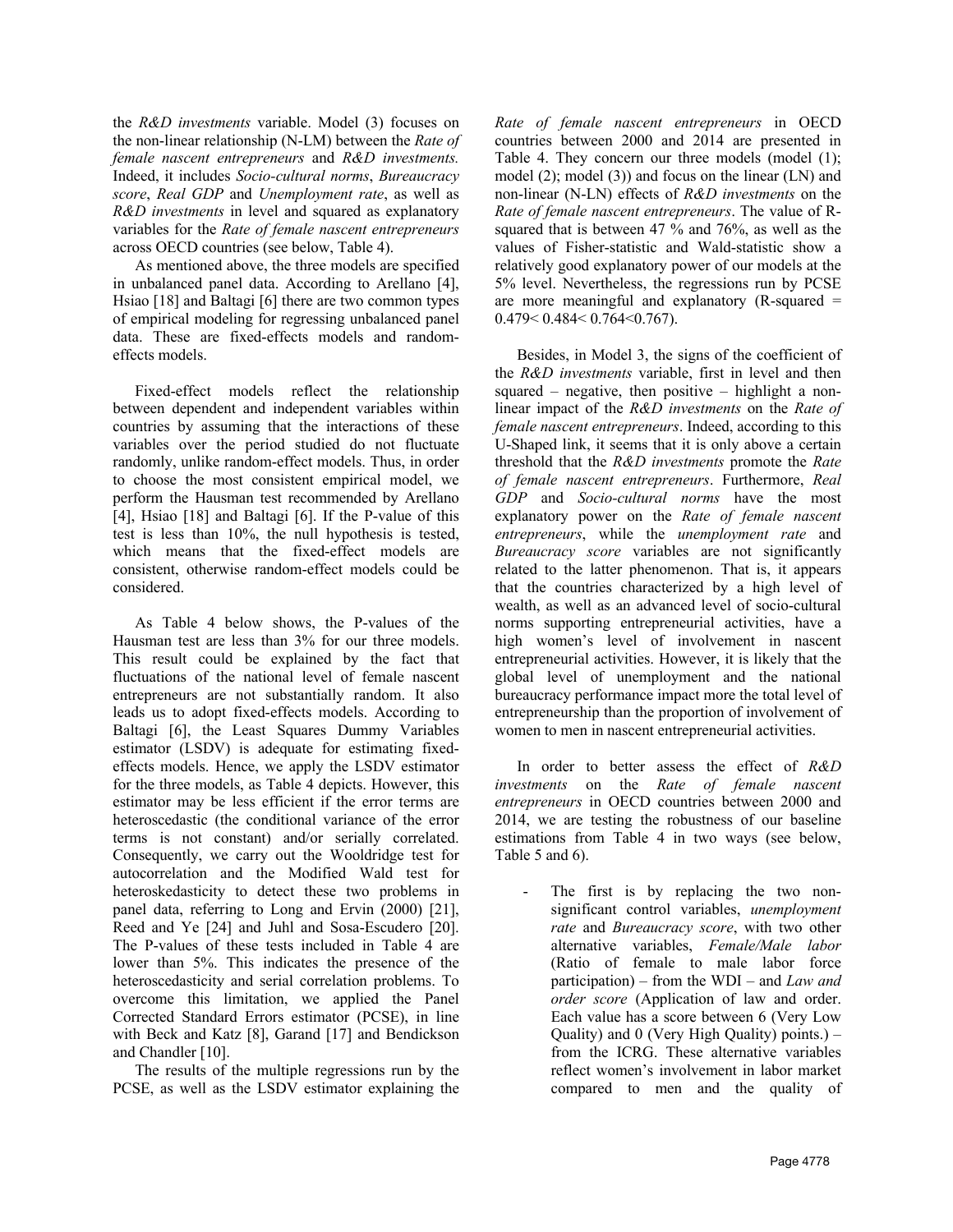institutions in terms of law enforcement and legal system, respectively. This first test leaves our baseline results stable as indicated by Table 5 below. It also shows that women's involvement in the labor market is positively linked to their integration into nascent entrepreneurial activities. On the contrary, Law and order score is negatively related to the *Rate of female nascent entrepreneurs*. Again, this could be explained by the fact that institutional norms are more suited to male than to female entrepreneurship.

The second applies regressions similar to those in Table 4 for our three models, excluding data for the 2007-2008 sub-period.

Indeed, this sub-period coincides with the international financial crisis, which has destabilized developed and developing countries [15, 16]. Thus, we would like to check whether our baseline results are maintained when we exclude this time window. As shown in Table 6 below, our baseline findings are significantly verified after this test, which proves their robustness.

Finally, these results, which, on the whole, withstand two robustness tests, namely the changing of control variables and time windows, suggest that there is a threshold effect on the positive impact of R&D investments on women's level of involvement in nascent entrepreneurial activities in different OECD countries. That is, R&D investments seem to predict **Table 4. Baseline estimations**

|                                                           | і апіс 4. Daschiic csuinauviis |             |             |             |             |             |  |  |
|-----------------------------------------------------------|--------------------------------|-------------|-------------|-------------|-------------|-------------|--|--|
|                                                           | <b>LSDV</b>                    |             |             |             | <b>PCSE</b> |             |  |  |
|                                                           | Model $(1)$                    | Model $(2)$ | Model $(3)$ | Model $(1)$ | Model $(2)$ | Model $(3)$ |  |  |
|                                                           | LM                             | LM          | N-LM        | LM          | LM          | $N-LM$      |  |  |
| Real GDP                                                  | $0.265***$                     | $0.275***$  | $0.328***$  | $0.020***$  | $0.021***$  | $0.021***$  |  |  |
|                                                           | (0.095)                        | (0.094)     | (0.095)     | (0.006)     | (0.006)     | (0.006)     |  |  |
| Unemployment rate                                         | 0.004                          | 0.004       | 0.004       | 0.000       | 0.000       | $-0.001$    |  |  |
|                                                           | (0.003)                        | (0.003)     | (0.003)     | (0.002)     | (0.002)     | (0.003)     |  |  |
| Bureaucracy score                                         | $-0.066$                       | $-0.064$    | $-0.056$    | $-0.039*$   | $-0.032$    | $-0.021$    |  |  |
|                                                           | (0.092)                        | (0.087)     | (0.084)     | (0.022)     | (0.023)     | (0.024)     |  |  |
| Socio-cultural norms                                      | $0.094***$                     | $0.114**$   | $0.089**$   | $0.058***$  | $0.065***$  | $0.046***$  |  |  |
|                                                           | (0.035)                        | (0.045)     | (0.039)     | (0.014)     | (0.016)     | (0.017)     |  |  |
| R&D investments                                           |                                | $-0.069$    | $-1.228**$  |             | $-0.040$    | $-1.119***$ |  |  |
|                                                           |                                | (0.060)     | (0.536)     |             | (0.034)     | (0.360)     |  |  |
| $R&D$ investments <sup>2</sup>                            |                                |             | $0.223**$   |             |             | $0.209***$  |  |  |
|                                                           |                                |             | (0.097)     |             |             | (0.067)     |  |  |
| Constant                                                  | $-6.651**$                     | $-6.797**$  | $-6.699**$  | $-0.017$    | 0.016       | $1.403***$  |  |  |
|                                                           | (2.655)                        | (2.643)     | (2.754)     | (0.139)     | (0.145)     | (0.488)     |  |  |
| Observations                                              | 312                            | 312         | 312         | 312         | 312         | 312         |  |  |
| R-squared                                                 | 0.479                          | 0.484       |             | 0.764       | 0.767       |             |  |  |
| Fisher-statistic                                          | 6.008                          | 4.813       | 4.707       |             |             |             |  |  |
| Number of Countries                                       | 36                             | 36          | 36          | 36          | 36          | 36          |  |  |
| Wald-statistic                                            |                                |             |             | 38.87       | 41.42       | 33.05       |  |  |
| Fixed-effects                                             | Yes                            | Yes         | Yes         | Yes         | Yes         | Yes         |  |  |
| Wooldridge test for<br>autocorrelation                    | 0.0000                         | 0.0000      | 0.0000      |             |             |             |  |  |
| Modified Wald test for<br>heteroskedasticity              | 0.0000                         | 0.0000      | 0.0000      |             |             |             |  |  |
| Hausman test for fixed-<br>or Random-effects<br>modelling | 0.0214                         | 0.0096      | 0.0054      |             |             |             |  |  |

The dependent variable is Female/Male TEA. The regression coefficients are estimated using the Least Squares Dummy Variables (LSDV) and the Panel Corrected Standard Errors (PSCE) estimators. Standard errors are reported in parentheses. \*\*\*, \*\* and \* correspond to significance at the 1%, 5% and 10% level, respectively. The coefficient of determination (R-squared) is reported for each linear regression. It is not interpretable for non-linear regressions. All regressions include country-specific effects. The Pvalues of the Wald test for groupwise heteroskedasticity in fixed effect regression model and those of Wooldridge test for autocorrelation in panel data and Hausman test are reported.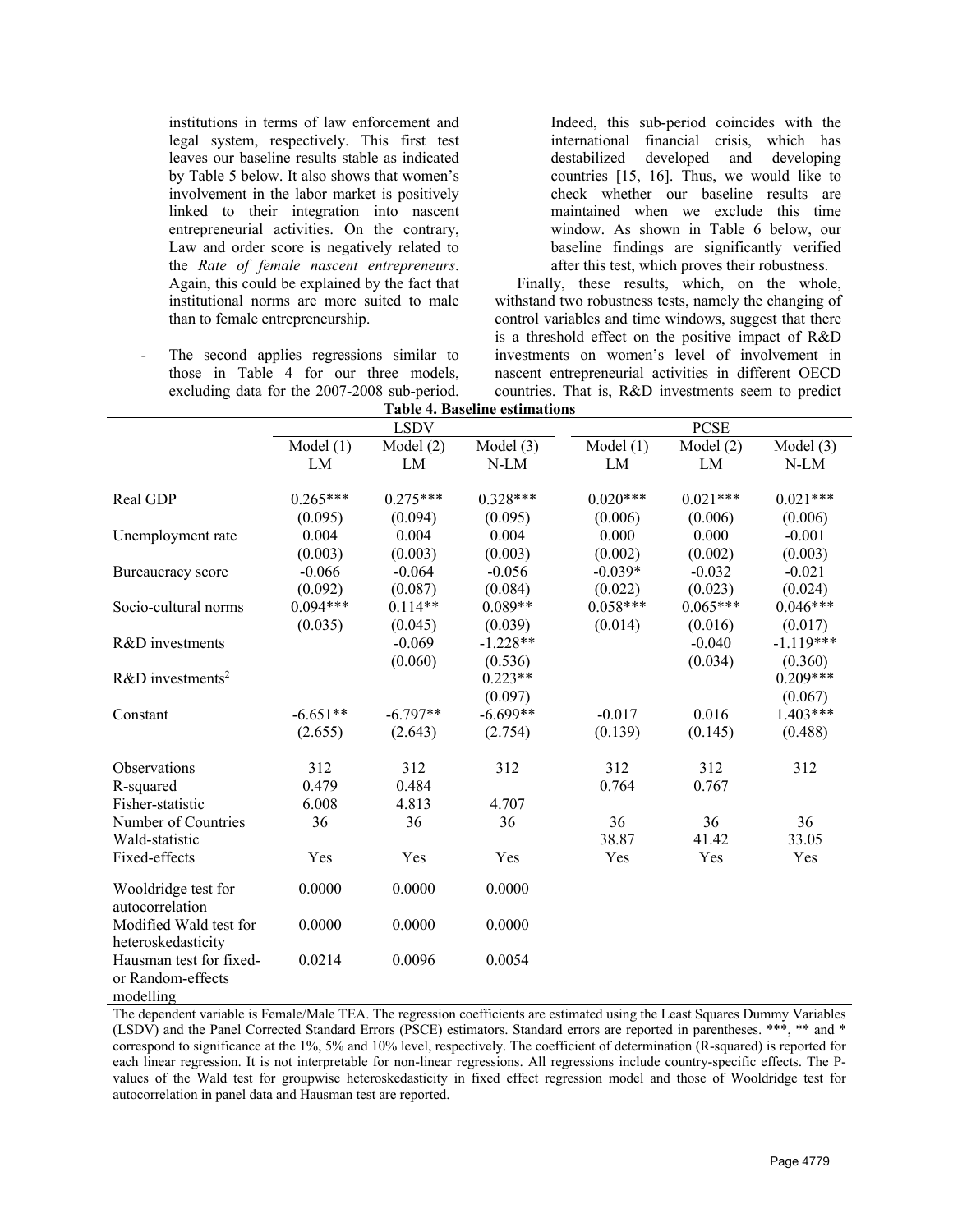|                                                        | <b>LSDV</b> |            |            | <b>PCSE</b> |            |            |
|--------------------------------------------------------|-------------|------------|------------|-------------|------------|------------|
|                                                        | Model       | Model      | Model      | Model       | Model      | Model      |
|                                                        | (1)         | (2)        | (3)        | (1)         | (2)        | (3)        |
|                                                        | LM          | LM         | N-LM       | LM          | LM         | N-LM       |
| Real GDP                                               | $0.184*$    | $0.184*$   | $0.241**$  | $0.020***$  | $0.023***$ | $0.021***$ |
|                                                        | (0.098)     | (0.098)    | (0.103)    | (0.006)     | (0.006)    | (0.006)    |
| Female/Male labor                                      | $0.019**$   | $0.021**$  | $0.020**$  | $0.012***$  | $0.013***$ | $0.013***$ |
|                                                        | (0.010)     | (0.009)    | (0.010)    | (0.002)     | (0.002)    | (0.003)    |
| Law and order score                                    | $-0.002$    | $-0.004$   | $-0.013$   |             |            |            |
|                                                        |             |            |            | $0.059***$  | $0.051***$ | $0.046***$ |
|                                                        | (0.050)     | (0.047)    | (0.047)    | (0.015)     | (0.016)    | (0.016)    |
| Socio-cultural norms                                   | $0.096***$  | $0.119***$ | $0.094**$  | $0.047***$  | $0.057***$ | $0.045**$  |
|                                                        | (0.035)     | (0.044)    | (0.039)    | (0.015)     | (0.017)    | (0.017)    |
| R&D investments                                        |             | $-0.076$   | $-1.281**$ |             | $-0.055*$  |            |
|                                                        |             |            |            |             |            | $1.036***$ |
|                                                        |             | (0.061)    | (0.541)    |             | (0.033)    | (0.364)    |
| $R&D$ investments <sup>2</sup>                         |             |            | $0.232**$  |             |            | $0.190***$ |
|                                                        |             |            | (0.098)    |             |            | (0.068)    |
| Constant                                               | $-5.501**$  | $-5.434**$ | $-5.285**$ | $-0.377**$  | $-0.398**$ | $0.891*$   |
|                                                        | (2.495)     | (2.487)    | (2.576)    | (0.190)     | (0.189)    | (0.510)    |
| Observations                                           | 312         | 312        | 312        | 312         | 312        | 312        |
| R-squared                                              | 0.480       | 0.486      |            | 0.734       | 0.737      |            |
| Fisher-statistic                                       | 6.542       | 5.277      | 5          |             |            |            |
| Number of Countries                                    | 36          | 36         | 36         | 36          | 36         | 36         |
| Wald-statistic                                         |             |            |            | 85.07       | 90.79      | 69.55      |
| Country-specific effects                               | Yes         | Yes        | Yes        | Yes         | Yes        | Yes        |
| Wooldridge test for<br>autocorrelation                 | 0.0000      | 0.0000     | 0.0000     |             |            |            |
| Modified Wald test for<br>heteroskedasticity           | 0.0000      | 0.0000     | 0.0000     |             |            |            |
| Hausman test for fixed- or<br>Random-effects modelling | 0.0708      | 0.0245     | 0.0454     |             |            |            |

**Table 5. Robustness estimations: changing control variables**

Reconducted baseline regressions of Table 4 with changed control variables.

the female proportion of a county's entrepreneurial activity. These results lead to suggest that women may be more responsive than men to the level of R&D investments. As a general policy implication, by increasing investments in R&D, policy makers could promote entrepreneurship in general and women's entrepreneurship in particular in any given country. In

the future, it would be important to try to replicate these findings in the context of non-OECD countries.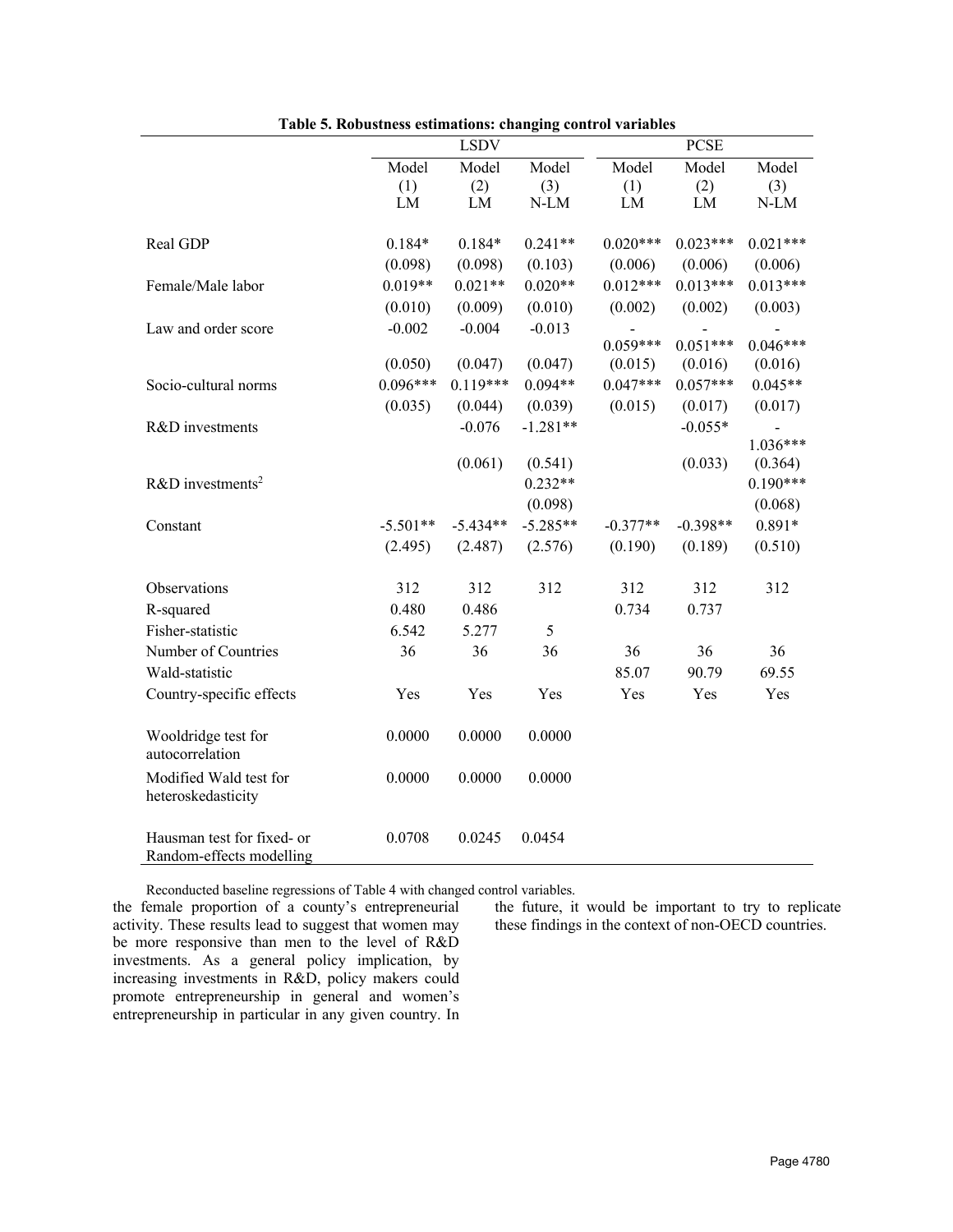|                                                        |            | <b>LSDV</b> |            |            | <b>PCSE</b> |             |
|--------------------------------------------------------|------------|-------------|------------|------------|-------------|-------------|
|                                                        | Model      | Model       | Model      | Model      | Model       | Model $(3)$ |
|                                                        | (1)        | (2)         | (3)        | (1)        | (2)         |             |
|                                                        | ${\rm LM}$ | ${\rm LM}$  | $N-LM$     | LM         | ${\rm LM}$  | $N-LM$      |
| Real GDP                                               | $0.260***$ | $0.266***$  | $0.322***$ | $0.018***$ | $0.020***$  | $0.018**$   |
|                                                        | (0.097)    | (0.097)     | (0.098)    | (0.007)    | (0.007)     | (0.007)     |
| Unemployment rate                                      | 0.004      | 0.004       | 0.003      | 0.000      | 0.001       | $-0.001$    |
|                                                        | (0.003)    | (0.003)     | (0.003)    | (0.003)    | (0.003)     | (0.003)     |
| Bureaucracy score                                      | $-0.067$   | $-0.064$    | $-0.054$   | $-0.042*$  | $-0.034$    | $-0.018$    |
|                                                        | (0.097)    | (0.091)     | (0.087)    | (0.023)    | (0.024)     | (0.023)     |
| Socio-cultural norms                                   | $0.097**$  | $0.121**$   | $0.091**$  | $0.069***$ | $0.077***$  | $0.050**$   |
|                                                        | (0.038)    | (0.048)     | (0.041)    | (0.015)    | (0.017)     | (0.020)     |
| R&D investments                                        |            | $-0.082$    | $-1.336**$ |            | $-0.048$    |             |
|                                                        |            |             |            |            |             | 1.349***    |
|                                                        |            | (0.065)     | (0.571)    |            | (0.036)     | (0.376)     |
| $R&D$ investments <sup>2</sup>                         |            |             | $0.242**$  |            |             | $0.254***$  |
|                                                        |            |             | (0.104)    |            |             | (0.070)     |
| Constant                                               | $-6.507**$ | $-6.543**$  | $-6.392**$ | 0.011      | 0.032       | 1.743***    |
|                                                        | (2.724)    | (2.740)     | (2.858)    | (0.153)    | (0.158)     | (0.509)     |
| Observations                                           | 281        | 281         | 281        | 281        | 281         | 281         |
| R-squared                                              | 0.477      | 0.485       | 0.510      | 0.766      | 0.766       | 0.699       |
| Fisher-statistic                                       | 5.389      | 4.339       | 4.431      |            |             |             |
| Number of Countries                                    | 36         | 36          | 36         | 36         | 36          | 36          |
| Wald-statistic                                         |            |             |            | 35.90      | 39.20       | 31.47       |
| Country-specific effects                               | Yes        | Yes         | Yes        | Yes        | Yes         | Yes         |
| Wooldridge test for autocorrelation                    | 0.0000     | 0.0000      | 0.0000     |            |             |             |
| Modified Wald test for<br>heteroskedasticity           | 0.0000     | 0.0000      | 0.0000     |            |             |             |
| Hausman test for fixed- or<br>Random-effects modelling | 0.0497     | 0.0162      | 0.0093     |            |             |             |

|  | Table 6. Robustness estimations: changing period |  |
|--|--------------------------------------------------|--|
|  |                                                  |  |

Reconducted baseline regressions of Table 4 with changed periods.

### **4. Discussion and conclusion**

According to the traditional views – the endogenous growth theory –, innovation is an essential driver of technological progress and then of economic development [13, 26]. It increases productivity through innovation and diminishes transactions costs, especially those related to information and communication. In doing so, innovation leads to the development of new business opportunities and the promotion of new companies. On this basis, R&D investment, which is a primary source of innovation, seems to promote entrepreneurship. In fact, individual entrepreneurship introduces "new combinations" and innovative procedures to create added value. This makes individual entrepreneurs consumers of R&D, in order to maintain, create or develop their competitive advantage. From another perspective, this implies that higher national levels of nascent entrepreneurship coincide with a higher rate of R&D investment, indicating that R&D is a positive factor in entrepreneurship. However, more recent views link innovation to established firms and corporate entrepreneurs rather than to early-stage and individual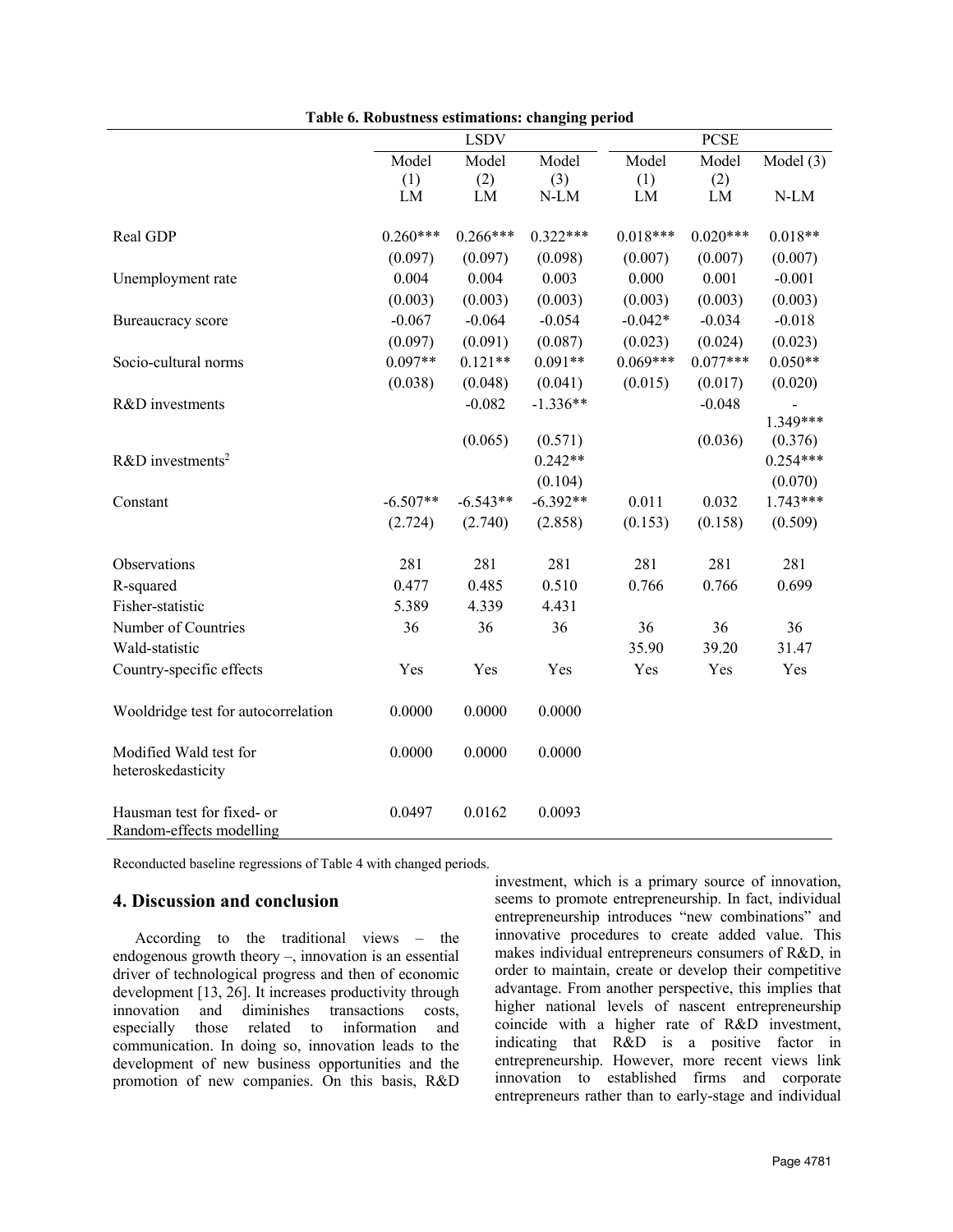entrepreneurship (e.g. [5, 14, 23]. These large incubator structures are characterized by higher productivity rates than smaller structures, particularly start-ups, reflecting the important role of R&D in their business model. In this sense, R&D could benefit established firms and corporate entrepreneurs more than nascent and small entrepreneurial activities. In addition, limitations in terms of financial resources could make it difficult for new SMEs to access R&D investment. They become minor technology users and producers, which is why large companies are generally characterized by higher productivity than small businesses. Overall, large firms control technological innovation because they are the main absorbers of R&D in the economy due to their market power and financial resources. On the other side, penalized by a comparatively limited resources and weak market power, nascent entrepreneurship is less able to drive technological development through innovation coming from R&D. It is also less able to cooperate with institutions that promote and diffuse new technologies such as laboratories, research centers and universities. Thus, because of the lack of financing, advanced equipment, higher-skilled and higher-salaried employees, nascent entrepreneurial activities have a lower capacity to absorb and exploit R&D investment at the national level. However, they can support their productivity through human resource management, especially the know-how of the head manager. Considering this second view, R&D seems to be a negative factor in entrepreneurship, particularly in its early stages. This relationship may also correspond to women entrepreneurs, as they are not really attracted by innovative sectors compared to men entrepreneurs [2, 22]. In addition, women entrepreneurs are more likely to be less stimulated than men by profit, competition and market reach, thus indicating a comparatively weak relationship between productivity, innovation, R&D and women entrepreneurship. Moreover, women start their businesses with less financial resources than men and base their fundraising on internal, non-formal sources. In this respect, R&D investment could be a barrier to entry for women's nascent entrepreneurship [11, 19, 27]. However, to the best of our knowledge, there has been no study on the impact of R&D investment on women's nascent entrepreneurship at the national level. To fill this gap, we examined in this study whether the national level of investment in R&D slows or stimulates the national level of women's nascent entrepreneurship. For this purpose, we examined a homogenous sample including the 36 OECD countries from 2000 to 2014. Our analysis revealed a non-linear impact of the R&D investment on the Rate of female nascent entrepreneurs. Indeed, according to this U-shaped link, it seems that it is only above a certain threshold that R&D investment promotes the Rate of female nascent entrepreneurs. This could mean that a country's low or medium level of R&D – less than 2.6% of GDP according to Figure  $1 -$  is absorbed by established firms which may erect entry barriers to firms created by women entrepreneurs, characterized by a lack of resources and motivation for profit. Only a high level of R&D ensuring a surplus of R&D investment can reach and promote women's nascent entrepreneurship. This implies that policymakers can foster women's entrepreneurship in OECD countries in two ways: raise the national level of R&D above 2.6% of GDP and/or create specific programs and incubators capable of transferring and disseminating innovation and technology to new women entrepreneurs' businesses.

## **5. References**

[1] G.A. Alsos, and E. Ljunggren, "The role of gender in entrepreneur–investor relationships: A signaling theory approach", Entrepreneurship Theory and Practice, 41(4), 2017, pp. 567-590.

[2] A.L. Anna, G.N. Chandler, E. Jansen, and N.P. Mero, "Women business owners in traditional and non-traditional industries", Journal of Business Venturing, 15, 199, pp. 279– 303.

[3] S. Anokhin, and J. Wincent, "Start-up rates and innovation: A cross-country examination", Journal of International Business Studies, 43(1), 2012, pp. 41-60.

[4] M. Arellano, Panel data econometrics. Oxford University Press, Oxford, 2003.

[5] K.P. Arin, V.Z. Huang, M. Minniti, A.M. Nandialath, and O.F. Reich, "Revisiting the determinants of entrepreneurship: A Bayesian approach", Journal of Management, 41(2), 2015, pp. 607-631.

[6] B.H. Baltagi, Econometric Analysis of Panel Data. 5th ed. Chichester, UK: Wiley, 2013.

[7] C.C. Baughn, B.L. Chua, and K.E. Neupert. "The normative context for women's participation in entrepreneurship: A multicountry study", Entrepreneurship Theory and Practice, 30(5), 2006, pp. 687-708.

[8] N. Beck, and J.N. Katz, "What to do (and not to do) with time-series cross-section data", American Political Science Review, 89(3), 1995, pp. 634-647.

[9] M. Bhattacharya, and H. Bloch, "Determinants of innovation", Small Business Economics, 22(2), 2004, pp. 155-162.

[10] J.S. Bendickson, and T.D. Chandler, "Operational performance: The mediator between human capital